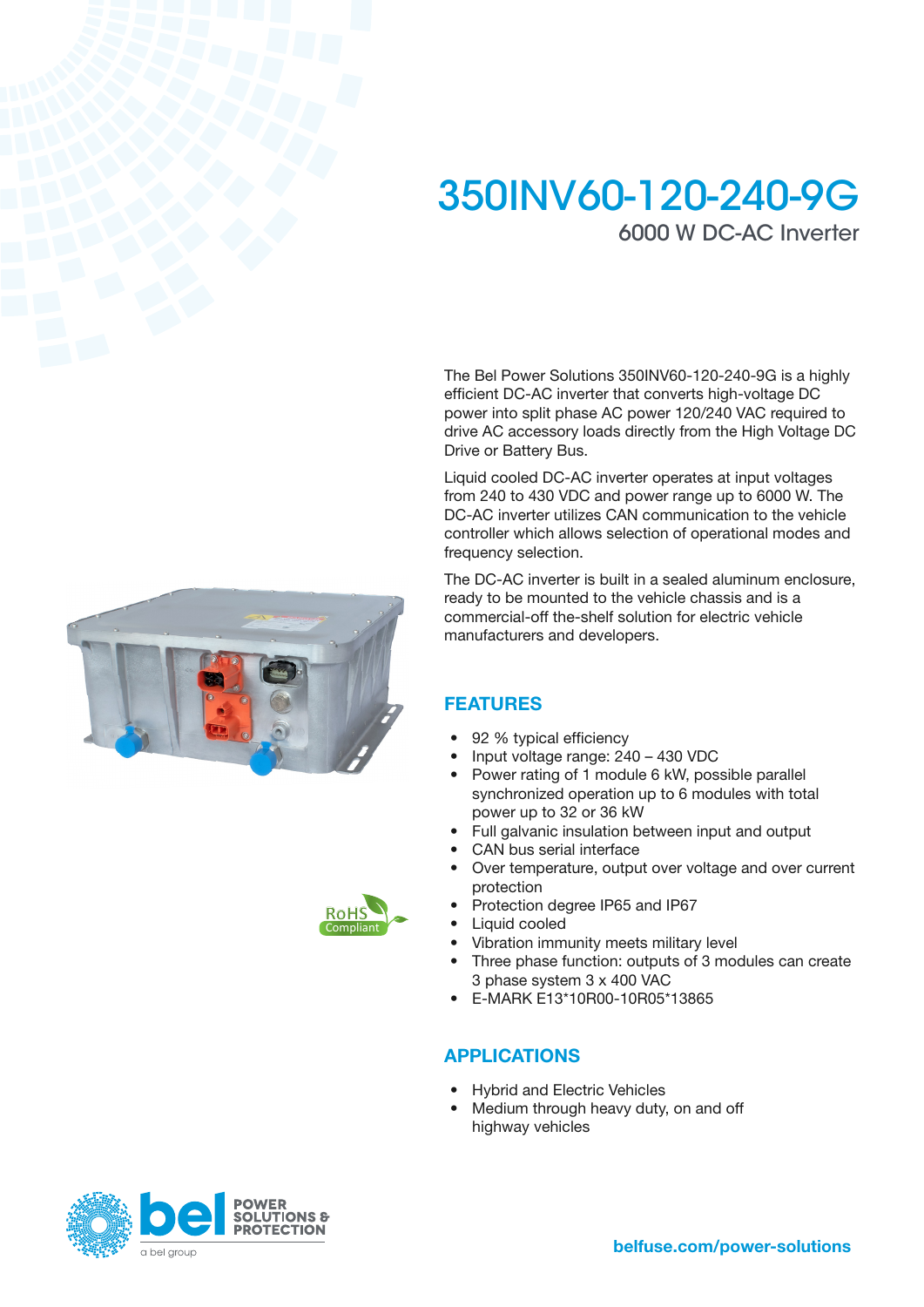# 1. MODEL SELECTION

| <b>MODEL</b>        | <b>DESCRIPTION</b>                                                                                                            |
|---------------------|-------------------------------------------------------------------------------------------------------------------------------|
| 350INV60-120-240-9G |                                                                                                                               |
| 350INV60-CON-KIT-8G | Kit that includes mating input connector with assembled 3 m of HV DC cable,<br>output and signal connector with terminal pins |
| 350INV60-CON-KIT-9G | Kit that includes input, output and signal connectors with terminal pins                                                      |

## 2. INPUT SPECIFICATIONS

| <b>PARAMETER</b>              | <b>DESCRIPTION / CONDITION</b>                                   | <b>MIN</b> | <b>NOM</b> | <b>MAX</b> | <b>UNIT</b> |
|-------------------------------|------------------------------------------------------------------|------------|------------|------------|-------------|
| <b>Input Voltage</b>          |                                                                  | 240        | 350        | 430        | <b>VDC</b>  |
|                               | at nominal Power 6000 W, Vin = 240 $V_{mean}$                    |            | 28         | 34         | <b>ADC</b>  |
| <b>Max. Input Current</b>     | at peak Power 8000 W Vin = 240 $V_{mean}$                        |            |            | 37         | <b>ADC</b>  |
| <b>Typical Efficiency</b>     | Maximum @ Vin = 350 VDC, Pout = 4 kW, T_coolant = $40^{\circ}$ C |            | 92         |            | %           |
| <b>Internal Power Loss</b>    | at Vin = 350 VDC, Pout = $6$ kW, T_coolant = $40^{\circ}$ C      |            | 430        |            | W           |
|                               | at Vin = 350 VDC, Pout = $0$ kW, T coolant = $40^{\circ}$ C      |            | 110        |            | W           |
| Input Line Interruption       | Inverter shutdown                                                |            |            | 240        | <b>VDC</b>  |
| <b>Input Capacitance</b>      |                                                                  |            |            | 54         | μF          |
| Insulation                    | Input-to-Chassis: Basic                                          | 3000       |            |            | <b>VDC</b>  |
|                               | Input-to-Output: Reinforced                                      | 3000       |            |            | <b>VDC</b>  |
| <b>Insulation Resistance</b>  | Input to Chassis (ground)                                        | 10         |            |            | $M\Omega$   |
|                               | Input to Output                                                  | 10         |            |            | $M\Omega$   |
| <b>Input Current Waveform</b> | Remaining amplitude part of 50 / 60 Hz component                 |            |            | 10         | %           |
| <b>Inrush Current</b>         | <b>External pre-charging circuit required</b>                    |            |            |            |             |

### 3. OUTPUT SPECIFICATIONS

| <b>PARAMETER</b>                 | <b>DESCRIPTION / CONDITION</b>                                                                                                                                                      | <b>MIN</b> | <b>NOM</b>                       | <b>MAX</b>  | <b>UNIT</b>    |
|----------------------------------|-------------------------------------------------------------------------------------------------------------------------------------------------------------------------------------|------------|----------------------------------|-------------|----------------|
|                                  | L1 to N, L2 to N                                                                                                                                                                    |            | 120                              |             | <b>VAC</b>     |
| Output Voltage                   | $L1$ to $L2$                                                                                                                                                                        |            | 240                              |             | <b>VAC</b>     |
| Phase shift                      | $L1$ to $L2$                                                                                                                                                                        |            | 180                              |             | Deg            |
| <b>Output Current</b>            | at 6 kW                                                                                                                                                                             |            | 25                               |             | A              |
| <b>Output Power</b>              | Continuous<br>Output overload, (max. 10 sec)<br>Overload for motor load spin-up (max 3 sec)                                                                                         | 8          |                                  | 6<br>8      | <b>kVA</b>     |
| <b>Static Regulation</b>         | L1 = L2 = 120 VAC at load 0 to 25 A                                                                                                                                                 | $-12$      |                                  | $+12$       | <b>VAC</b>     |
| In-factory Output Calibration    | L1 to L2 = 240 VAC at load 25 A, T_coolant = $30^{\circ}$ C                                                                                                                         | 237.75     |                                  | 237.85      | <b>VAC</b>     |
| Frequency                        |                                                                                                                                                                                     |            | 50/60                            |             | Hz             |
| Periodic & Random Deviation      | at 120 VAC / Nominal load<br>- Differential Mode 20 MHz of Vo max<br>- Differential Mode 20 MHz                                                                                     |            | $\overline{4}$<br>$\overline{7}$ |             | $\%$<br>$Vp-p$ |
| <b>Load Crest Factor</b>         | Vin = $240 - 430$ V <sub>mean</sub> , So1 = So2 = 3 kVA, lpk1 = lpk2 = 70 A,<br>T ambient = $85^{\circ}$ C. T coolant = $70^{\circ}$ C                                              |            |                                  | 2.5         |                |
| <b>Total Harmonic Distortion</b> | Vin = $240 - 430$ Vmean, So1 = So2 = $(0.01$ kVA, 1 kVA, 3 kVA),<br>$cos(fi) = (0.5, 1)$ , T_ambient = 25°C, T_coolant = 50°C<br>$0.1 - 1$ kVA linear load<br>1 - 3 kVA linear load |            |                                  | 4<br>10     | $\%$           |
| Turn-On Delay                    | After application of DC input or cycling enable signal                                                                                                                              |            |                                  | 5000        | ms             |
| <b>Load Power Factor</b>         | The output voltage of the inverter kept within the limits.                                                                                                                          | 0.3        |                                  | $\mathbf 1$ |                |

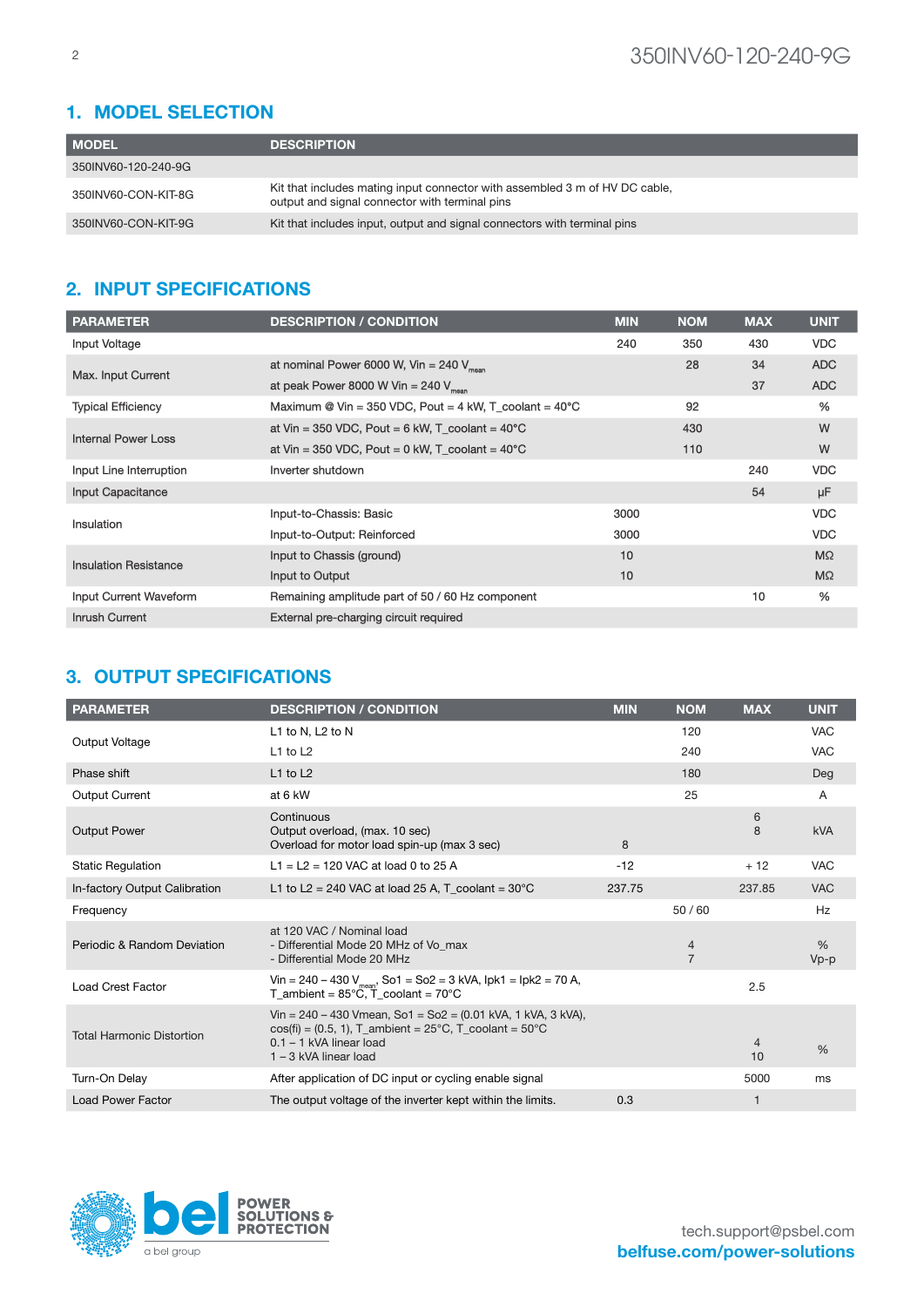### 4. PROTECTION SPECIFICATIONS

| <b>PARAMETER</b>                                        | <b>DESCRIPTION / CONDITION</b>                                                                                                                                                                                              | <b>MIN</b> | <b>NOM</b> | <b>MAX</b>    | <b>UNIT</b>    |
|---------------------------------------------------------|-----------------------------------------------------------------------------------------------------------------------------------------------------------------------------------------------------------------------------|------------|------------|---------------|----------------|
| <b>Output Over-Current Protection</b><br>shut-down time | Vin = 240 - 430 Vmean, T_ambient = $85^{\circ}$ C, T_coolant = $70^{\circ}$ C,<br>$101 = 102$ = step from 25 Arms to 27.5 Arms<br>$101 = 102$ = step from 25 Arms to 33 Arms<br>$101 = 102$ = step from 25 Arms to >33 Arms |            |            | 65<br>12<br>8 | S              |
| <b>Short Circuit Survival</b><br>shut-down time         | Vin = 350 Vmean, T ambient = $85^{\circ}$ C, T coolant = $70^{\circ}$ C,<br>$101 = 102 = from 25 \text{ Arms}/cos(Fi) = 1$ to short cut                                                                                     | 60         |            |               | ms             |
| <b>Output Over-Voltage Protection</b>                   | Latch type                                                                                                                                                                                                                  | 200        |            | 210           | <b>Vpk</b>     |
| <b>Output Under-Voltage Protection</b>                  | UV duration 60 ms                                                                                                                                                                                                           | 95         |            | 100           | <b>Vrms</b>    |
| Over-Temperature Protection                             | Converter shutdown at T coolant higher than                                                                                                                                                                                 | 70         |            |               | °C             |
| Input Fuse Protection                                   | DC Input: Single on positive pole                                                                                                                                                                                           |            | 50         |               | $\overline{A}$ |
| Input Low Line Protection                               | Turn ON threshold<br>Turn OFF threshold                                                                                                                                                                                     | 250<br>235 | 255<br>240 | 260<br>245    | <b>VDC</b>     |
| Input Overvoltage protection                            | Recovery: Vin re-cycling or ENABLE                                                                                                                                                                                          | 435        |            | 450           | <b>VDC</b>     |

# 5. MONITORING AND CONTROL SIGNALS

| <b>PARAMETER</b>            | <b>DESCRIPTION / CONDITION</b>                                                                                                                                                                                                                                         |
|-----------------------------|------------------------------------------------------------------------------------------------------------------------------------------------------------------------------------------------------------------------------------------------------------------------|
| CAN BUS SAE J1939 Interface | $250$ kBit/s                                                                                                                                                                                                                                                           |
| <b>ENABLE</b>               | Inverter turned ON signal is pulled-up by 100 kOhm to 5 V internally by default (after Uin is connected, unit will<br>start with outputs enabled).<br>Inverter turned OFF pulled down to 0.6 V or 100 Ohm to signal GND (pin 7) - by external components, e.g. switch. |
| <b>FREQ SELECT</b>          | Output frequency selected to 60 Hz signal is pulled up 100k Ohm to 5 V internally<br>Output frequency selected to 50 Hz signal is pulled down to 0.6 V or 100 Ohm or less to signal GND (pin 7)                                                                        |
| <b>SYNC</b>                 | Operation of multiple inverter modules in parallel mode.<br>SYNC signals of individual modules have to be connected together and twisted with signal ground (pin 7)                                                                                                    |
| <b>HVIL</b> function        | Internal short is provided on HVIL pins.                                                                                                                                                                                                                               |

### 6. READBACK ACCURACY ON CAN

| <b>PARAMETER</b>                 | <b>DESCRIPTION / CONDITION</b>                                                                                                                                                                                                                                                                                                         |  |
|----------------------------------|----------------------------------------------------------------------------------------------------------------------------------------------------------------------------------------------------------------------------------------------------------------------------------------------------------------------------------------|--|
| Output current readback accuracy | Under all conditions for currents below 4.0 Arms read back is not working, i.e. read back value is not accurate /<br>representing actual output current value.<br>For current higher than 4.0 A this read back is valid:<br>In case of crest factor 1 :<br>$± 2.0$ Arms<br>In case of crest factor higher than 2.5 :<br>$\pm$ 3.0 Arms |  |
| Input voltage readback accuracy  | $± 2.0$ VDC                                                                                                                                                                                                                                                                                                                            |  |
| Output voltage readback accuracy | $\pm 2.0$ Vrms                                                                                                                                                                                                                                                                                                                         |  |

### 7. ENVIRONMENTAL SPECIFICATIONS

| <b>PARAMETER</b>             | <b>DESCRIPTION / CONDITION</b>                                                                                  | <b>MIN</b>     | <b>NOM</b> | <b>MAX</b>     | <b>UNIT</b> |
|------------------------------|-----------------------------------------------------------------------------------------------------------------|----------------|------------|----------------|-------------|
| Altitude                     | Operating: 62 kPa absolute pressure<br>Non-Operating:18.6 kPa absolute pressure                                 |                |            | 3600<br>12200  | m           |
| <b>Operating Temperature</b> | Liquid cooled:<br>$T_{\text{codant}}$ with no derating<br>$T_{\text{amb}}$ at full load, with no power derating | $-40$<br>$-40$ |            | $+70$<br>$+85$ | $^{\circ}C$ |
| Storage Temperature          |                                                                                                                 | $-40$          |            | $+95$          | °C          |
| Humidity                     | SAE J1455 JAN 2011                                                                                              |                |            |                |             |
| Shock                        | SAE J1455                                                                                                       |                |            |                |             |
| Vibration                    | SAE J1455, MIL-STD-202G                                                                                         |                |            |                |             |



Asia-Pacific +86 755 298 85888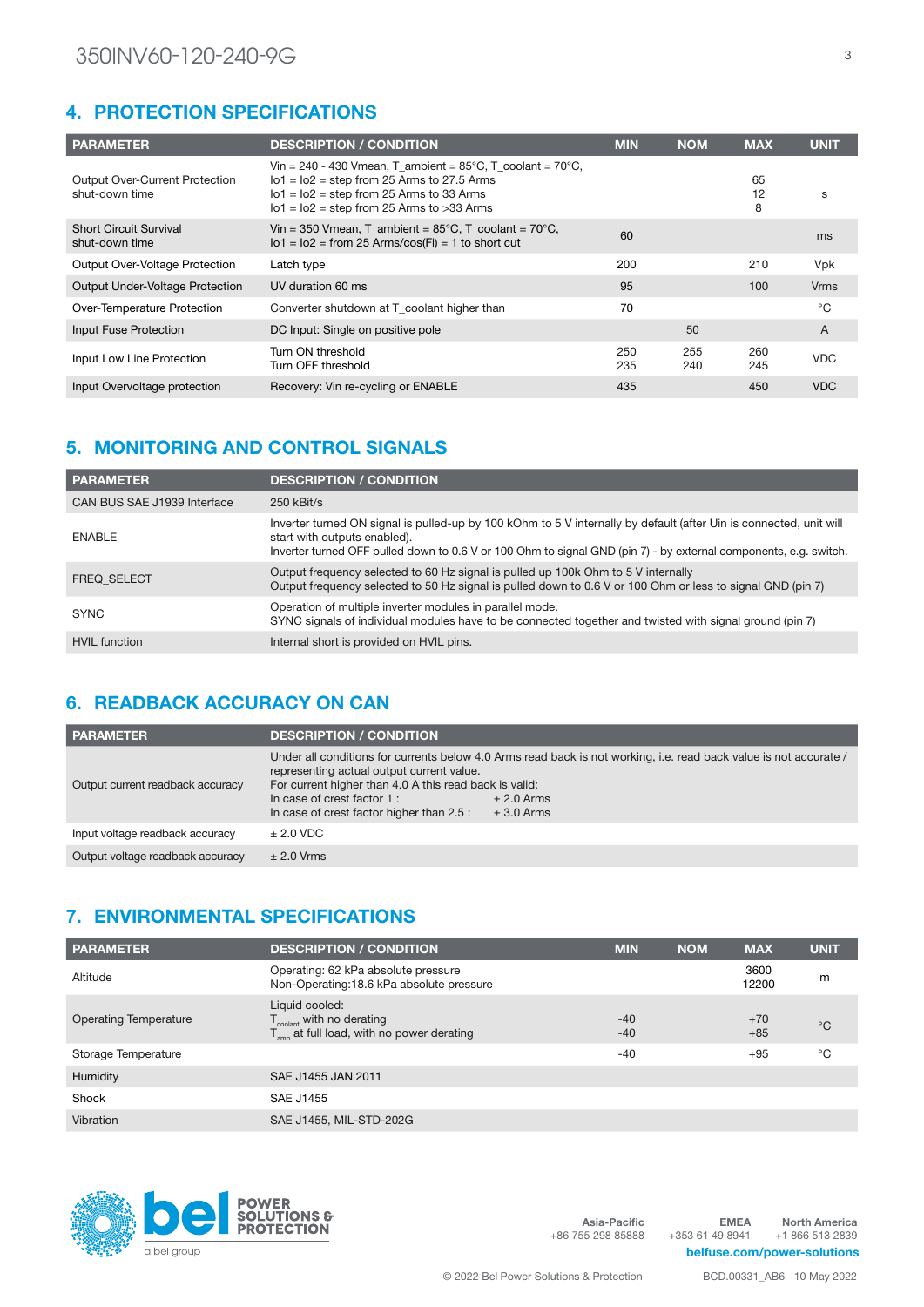# 8. SAFETY, REGULATORY & EMI SPECIFICATIONS

| <b>PARAMETER</b>                       | <b>DESCRIPTION / CONDITION</b>                       | <b>CRITERION</b>                             |
|----------------------------------------|------------------------------------------------------|----------------------------------------------|
| Insulation                             | Basic<br>Reinforced                                  | Input-to-Protective Earth<br>Input-to-Output |
| <b>Radiated Emission</b>               | CISPR22, EN 55022                                    | Class A                                      |
| <b>Conducted Emission</b>              | CISPR22, EN 55022                                    | Class A                                      |
| Electrostatic Discharge                | IEC 61000-4-2 (10 V/m)                               | Performance Criterion B                      |
| Radiated Electromagnetic Field         | IEC 61000-4-3, SAE J1113/21                          | Performance Criterion B                      |
| Electrical Fast Transient (EFT) /Burst | IEC 61000-4-4, ISO 7637-2; Level 2 (± 2 kV, 2.5 kHz) | Performance Criterion B                      |
| <b>RF Conducted Immunity</b>           | Level 3 (10 V, 0.15 - 80 MHz, AM 80%, 1 kHz)         | Performance Criterion A                      |
| <b>RF Disturbances Immunity</b>        | SAE J1113-41                                         | Class A                                      |

## 9. INVERTER MODULE CONNECTORS

| <b>PARAMETER</b>             | <b>DESCRIPTION / CONDITION</b>            | <b>MANUFACTURER</b> | <b>MPN</b> |
|------------------------------|-------------------------------------------|---------------------|------------|
| Input Connector              | High voltage connecter with HVIL function | Delphi HV280        | 13737767   |
| <b>Output Connector</b>      | High voltage unshielded connector         | Delphi              | 13879038   |
| CAN BUS and Signal Interface | Panel mounted                             | Molex MX150         | 47725-1310 |

# 10.CONNECTORS FOR MATING WIRING HARNESS

| <b>PARAMETER</b>             | <b>DESCRIPTION / CONDITION</b>                                                                    | <b>MPN</b>                       |
|------------------------------|---------------------------------------------------------------------------------------------------|----------------------------------|
|                              | Housing Delphi (1 pc)<br>Female terminal (2 pcs)                                                  | 13861584<br>13572764             |
| DC Input Connector           | HVIL housing (1 pc),<br>Female terminal (2 pcs)                                                   | 13738743<br>13543114             |
|                              | Sealing (1pc)                                                                                     | 13756257                         |
| <b>AC Output Connector</b>   | Housing Delphi (1 pc)<br>Power terminal (4 pcs),<br>Signal terminal (2 pcs, not used for contact) | 13879046<br>13783301<br>13711549 |
| CAN BUS and Signal Interface | Housing Molex (1 pc)<br>Female terminal (12 pcs, 11 pcs used for contact)                         | 33472-1206<br>0330122002         |

Note: Not all cavities are used for electrical function in signal and output connector. In order to maintain IP67 also non used cavities in mating connector must be assembled by dummy wires to get gasket into tightness.

# 11.CONNECTOR PINOUTS







DC Input Connector AC Output Connector Signal Connector

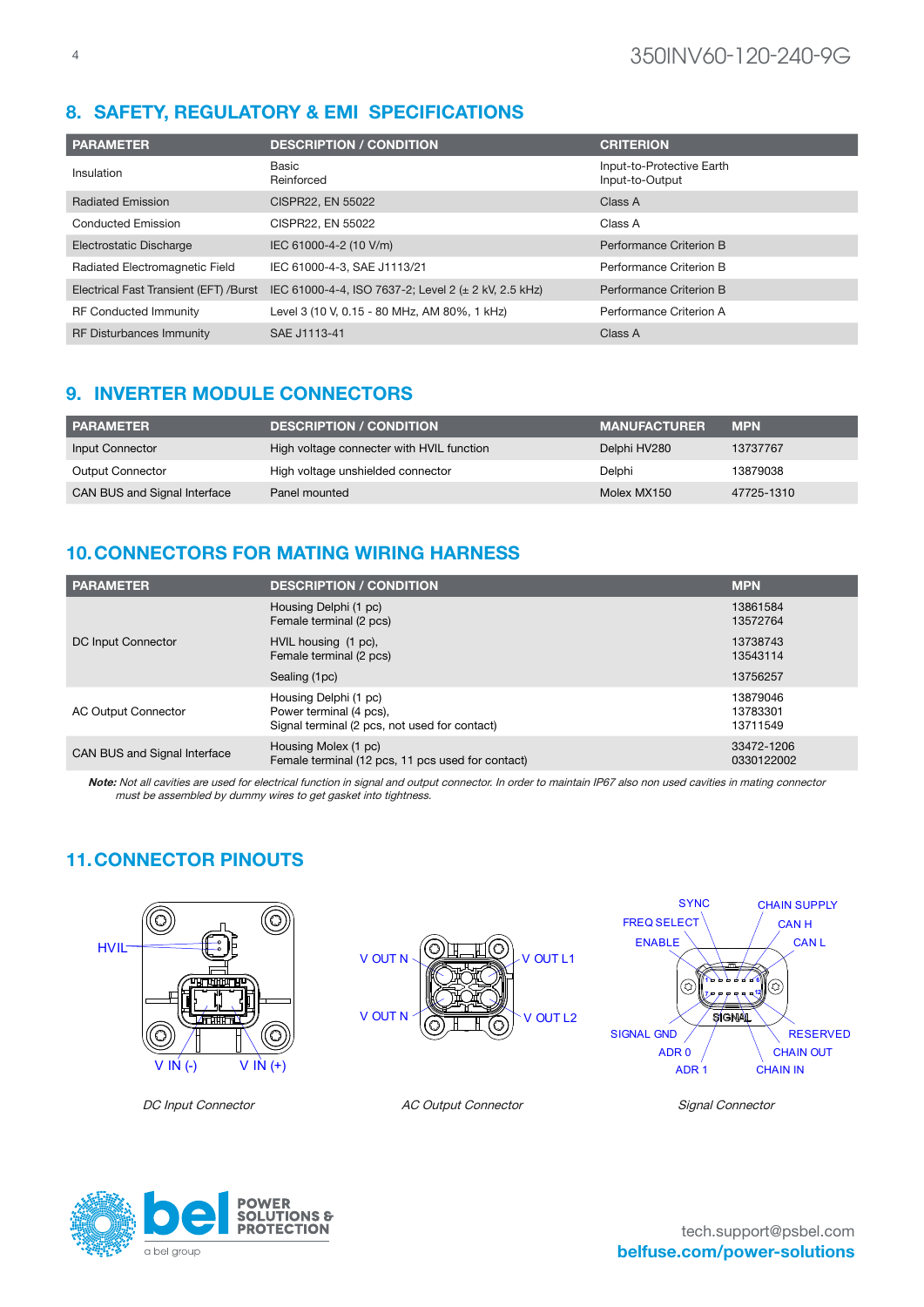# 350INV60-120-240-9G <sup>5</sup>

| <b>PIN</b>     | <b>DESCRIPTION</b> | <b>FUNCTION</b>                |
|----------------|--------------------|--------------------------------|
| 1              | <b>ENABLE</b>      | <b>ENABLE</b>                  |
| $\overline{2}$ | <b>FREQ SELECT</b> | Frequency select               |
| 3              | <b>SYNC</b>        | Multi inverter synchronization |
| $\overline{4}$ | CHAIN_SUPPLY       | Chain protection supply        |
| 5              | CAN H              | CAN BUS H                      |
| 6              | CAN_L              | <b>CAN BUS L</b>               |
| $\overline{7}$ | SIGNAL GND         | Signal return                  |
| 8              | ADR 0              | Addressing pin                 |
| 9              | ADR 1              | Addressing pin                 |
| 10             | <b>CHAIN IN</b>    | Chain protection input         |
| 11             | <b>CHAIN OUT</b>   | Chain protection output        |
| 12             | Reserved           | Reserved                       |

Signal Connector Pin Description

### 12. PARALLEL FUNCTION OF MULTIPLE MODULES IN SYNCHRONIZED MODE

Purpose of running multiple modules in parallel is to get higher power. The maximum number of parallel modules is 6, see wiring diagram below.

| <b>Number of modules</b> | Max. Power 1 [kVA]<br>Full coolant temp. range | Max. Power 2 [kVA]<br>Reduced coolant temp. range to 50°C |
|--------------------------|------------------------------------------------|-----------------------------------------------------------|
|                          | 11.2                                           | 12                                                        |
| 3                        | 16.8                                           | 18                                                        |
| 4                        | 22.4                                           | 24                                                        |
| 5                        | 28.0                                           | 30                                                        |
| 6                        | 33.6                                           | 36                                                        |

During parallel operation load current is shared evenly between modules. However because of production tolerance on the output voltage calibration and passive current sharing between modules (droop sharing) there may be a deviation of load current - up to 6% difference module to module is possible vs. the average value. The result of this deviation may cause some modules to deliver more current than others. In the Table above, in the centre column (Max. power 1), is the available power when none of the paralleled modules override their nominal current of 25 A. The right column specifies condition for n modules - n \* 6 kVA. In the case of Max. Power 2, some of the modules may be operating over their nominal power. Functioning above the maximum power is however acceptable since the overcurrent protection only activates at an output current of ~27.5 A, however this is only possible when operating at a lower coolant temperature range, so that the over-temperature protection doesn't trip off the overloaded module.

### 13. THREE-PHASE FUNCTION

Modules connected in a 3 phase configuration, per the diagram below are able to produce a 3 x 400 VAC output. To achieve the 240 VAC, each modules L1 is connected to L2.

The slaves function at 120° and 240° out of phase from the master by setting up the addressing per the table below.

| $ADR_0$ (PIN 8) | <b>ADR_1 (PIN 9)</b> | <b>FUNCTION</b> |
|-----------------|----------------------|-----------------|
|                 |                      | Master          |
|                 |                      | Slave 120 Deg   |
|                 | n                    | Slave 240 Deg   |
|                 |                      | Reserved        |

Note: Each of the address pins are digital and have internal pull up impedances, therefore a non-connected pin will result in a logic high.



Asia-Pacific +86 755 298 85888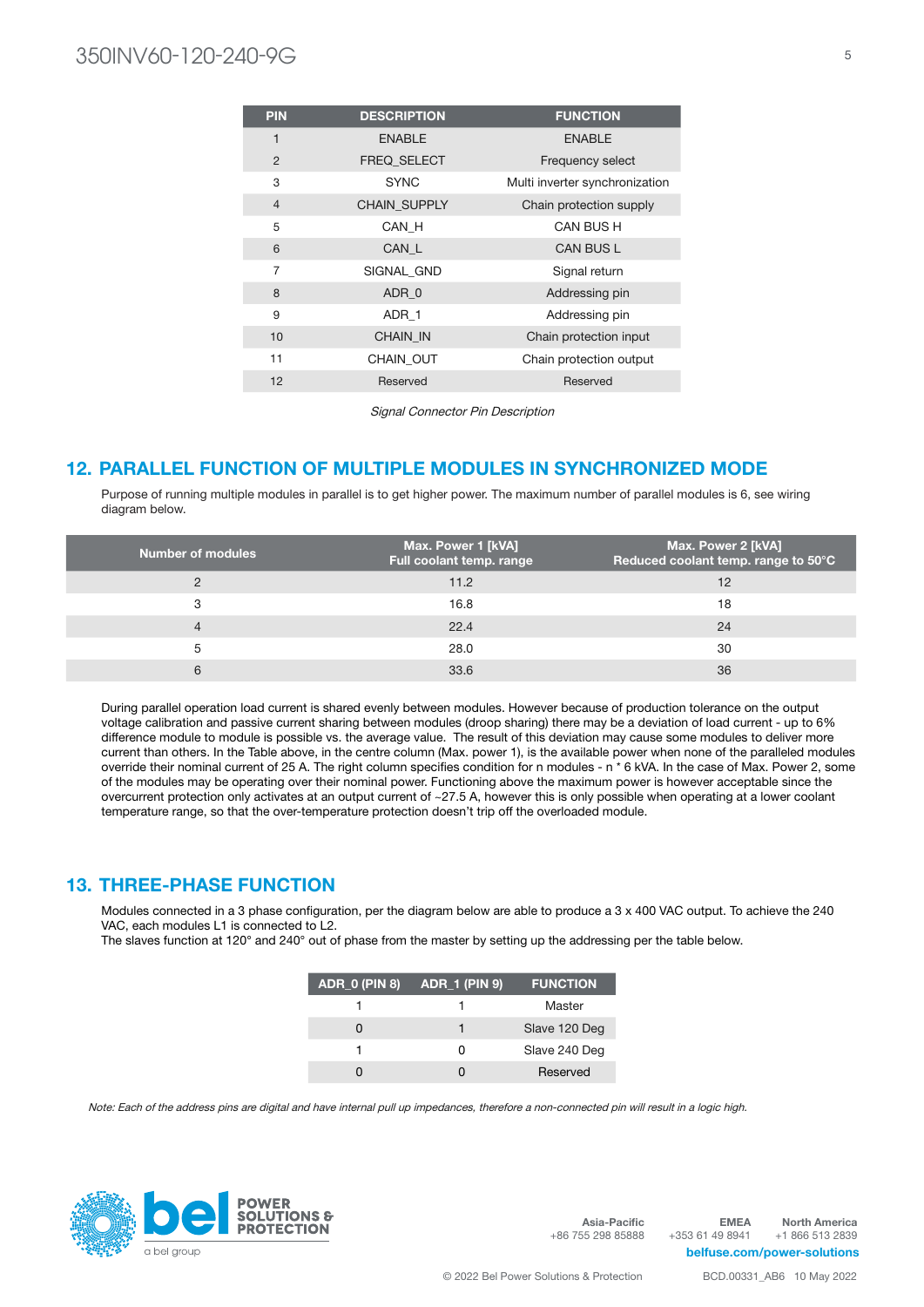### 14. ADDITIONAL DETAILS

#### MULTI-UNIT CAN ADDRESSING

After input power is connected parallel modules (or units connected in a three phase configuration, here after called "paired" units) automatically allocate their addresses on the CAN line. The design allows up to 6 paired modules, addresses are always chosen from the range of B4 to B9. Every time the input power is re-cycled there may be different addresses allocated to units in comparison to the previous state, but they will be always inside of range of B4 to B9. If the user counts active devices, within this range, you know how many modules are actively connected. In case the CAN line is not required for paired modules, then it does not need to be connected. However in the case CAN is not used the sync BUS and chain circuit still need to be co connected.

### ENABLE CONTROL

Output enable control works either through the hardware enable pin or by sending CAN message "nv\_b\_cmd\_Enable". Hardware ENABLE PIN has higher priority than CAN Enable command, i.e. if hardware ENABLE PIN is pulled down to 0.6 V or 100 Ohm to signal GND (pin 7), unit will ignore CAN Enable command until hardware ENABLE PIN is disconnected from 0.6 V / signal GND (pin 7). Hardware ENABLE PIN is internally pulled up by 100 kOhm to 5 V by default, which means, after Uin is connected, unit will start with outputs enabled. To start unit with output disabled ENABLE PIN has to be connected to 0.6 V or 100 Ohm to signal GND (pin 7), by external components, e.g. switch.

In parallel mode, hardware enable pins are required to be wired together, this ensures the same level is sent to all modules. The requirement CAN enable message is sent out to all active units. By re-cycling the enable control (disable then re-enable) will clear an output latch condition that might have occurred because of a protection feature e.g.: output over current, over temperature, etc.

#### PAIRED MODE SYNC

Modules use the "sync" signal to synchronize their outputs. This happens automatically and there is no user intervention required. After start up one of the paired units automatically establishes itself as the master, all other units in the paired configuration will default to slave operation. Slaves synchronize their outputs according to the reference waveform from master.

#### READ BACK OF INPUT / OUTPUT VALUES

In paired mode each module provides its own values. However in paired mode when input and/or output voltages are tied together there could be a read back inaccuracy of up to typical ± 2V. Regarding output current, each module will provide its own value. To get the total output current the user must summarize read backs from all active modules.

#### PAIRED MODE PROTECTION FUNCTIONS

In paired mode, the signal connector wiring is continuously monitored. This monitoring serves to protect modules against losing synchronization signal during service and is established via a chain circuit starting from the first module and ending with the last. The user needs to establish the chain circuit in the external wiring harness according to diagrams below. In case the chain line is broken all units in the chain will shut down and provide active warning bit on CAN Bit 29 – Inv\_b\_flt\_SyncError. This may happen for example when signal connector of any unit is unplugged during service.

There is no redundancy provided for paired modules. This means in case a functional failure would occur in any of the paired modules, all modules would shut down. This is a requirement to protect output stages of modules against permanent damage.

### PAIRED MODE CHASSIS GROUNDING

During parallel operation it is required that the chassis of all paired modules are galvanic tied together and grounded to PE.

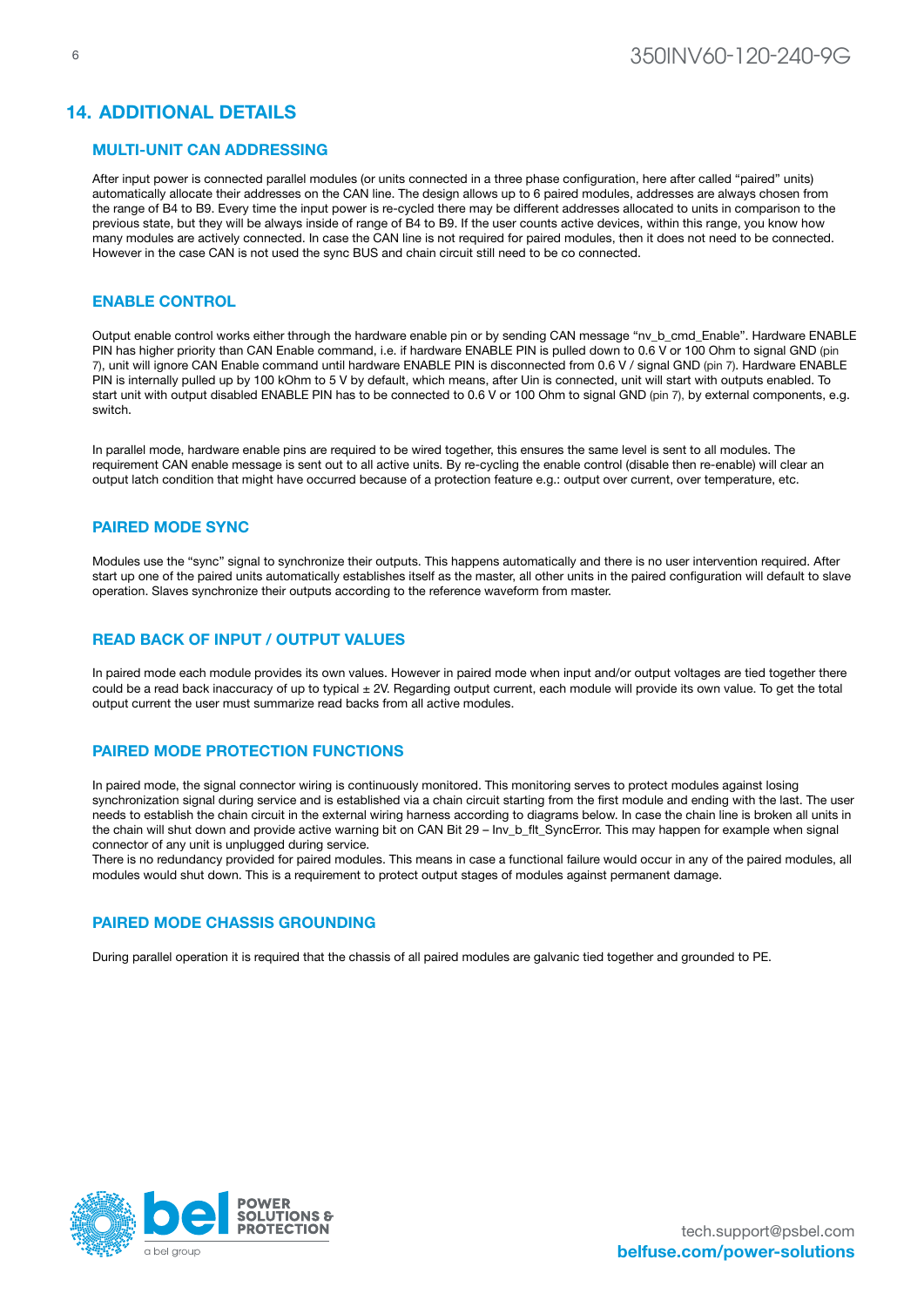### 15.WIRING SETUP



Figure 1. Wiring setup for parallel operation 350INV60-120-240-9G **350INV60-120-240-9G**



Figure 2. Wiring setup for single operation 350INV60-120-240-9G



Asia-Pacific +86 755 298 85888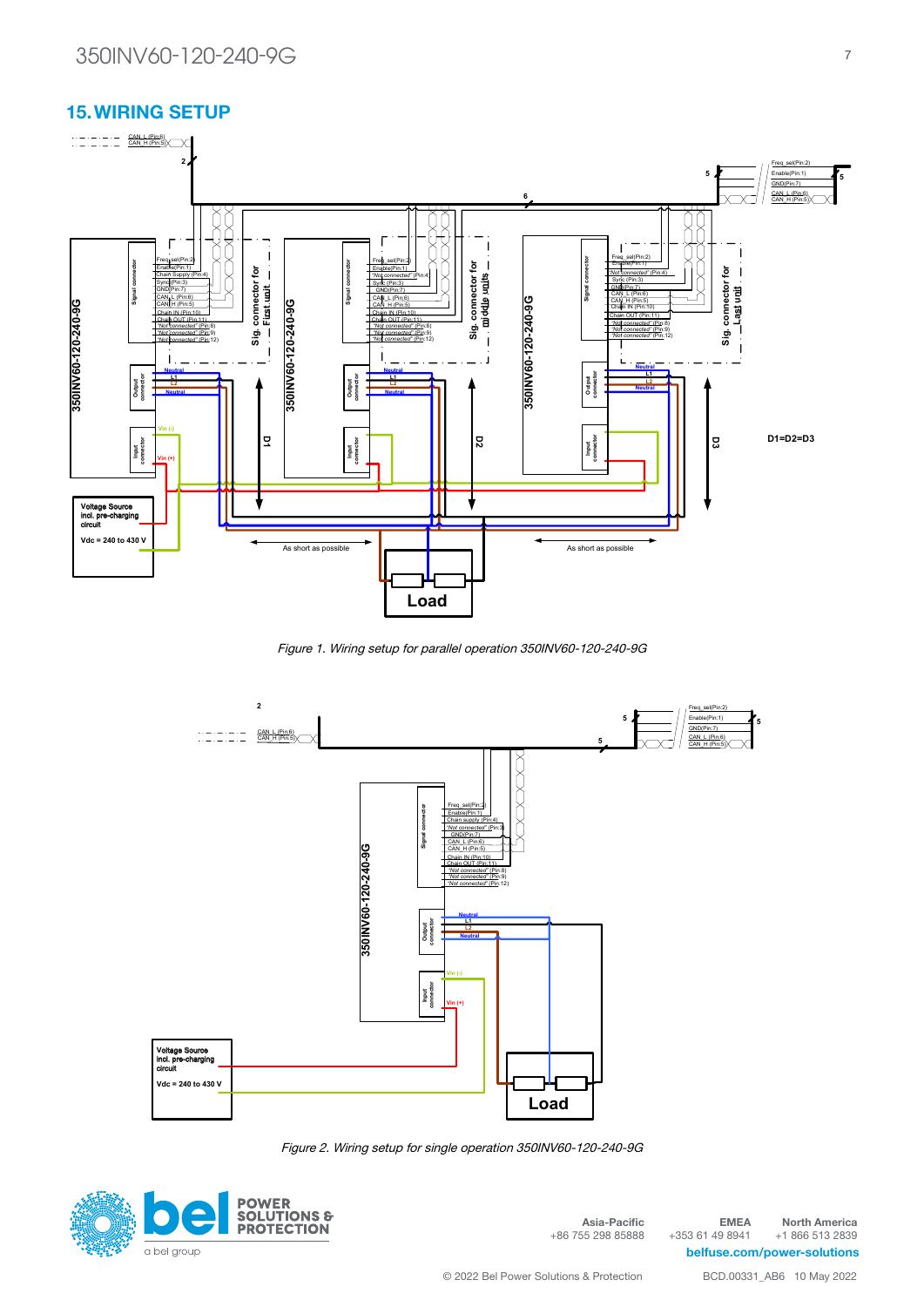

**Wiring schematic for three phase units ver.: 1.0**

Figure 3. Wiring setup for 3-phase operation 350INV60-120-240-9G



Figure 4. 350INV60-120-240-9G Pressure losses at coolant flow dependency

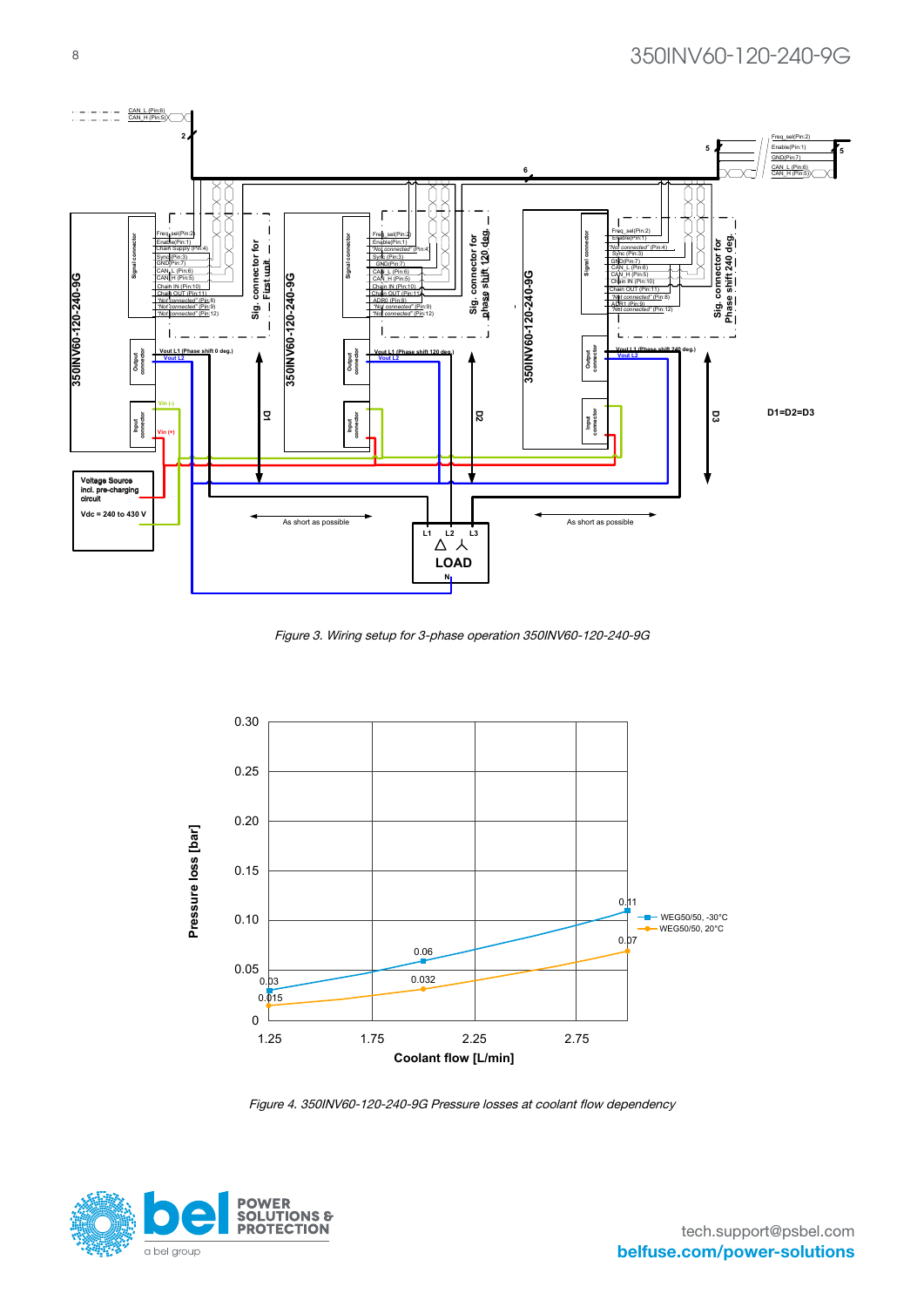# 16.MECHANICAL SPECIFICATIONS

| <b>PARAMETER</b>                              | <b>DESCRIPTION / CONDITIONS</b>                  | <b>MIN</b>                  | <b>NOM</b> | <b>MAX</b> | <b>UNIT</b> |
|-----------------------------------------------|--------------------------------------------------|-----------------------------|------------|------------|-------------|
| <b>Dimensions</b>                             | WxHxD                                            | $374 \times 163 \times 384$ |            | mm         |             |
| Weight                                        |                                                  |                             | 20         |            | kg          |
| Enclosure                                     | IP65 and IP67                                    |                             |            |            |             |
| Maximum allowed pressure of<br>cooling liquid | 20 PSI (1.4bar)                                  |                             |            |            |             |
| <b>Recommended Coolant</b><br>Medium/Mixture  | 50/50 Propylene or Ethylene Glycol/Water         |                             |            |            |             |
| <b>Recommended Coolant Flow</b>               | 0.0208 to 0.0505 L/s (0.33 to 0.8 GPM)           |                             |            |            |             |
| Inlet/Outlet Coolant Connection               | Hose Adapter, Threaded 1-14 UNF, Stainless Steel |                             |            |            |             |

### MECHANICAL DRAWINGS



Figure 5. Front view



Figure 6. Side view



Asia-Pacific +86 755 298 85888